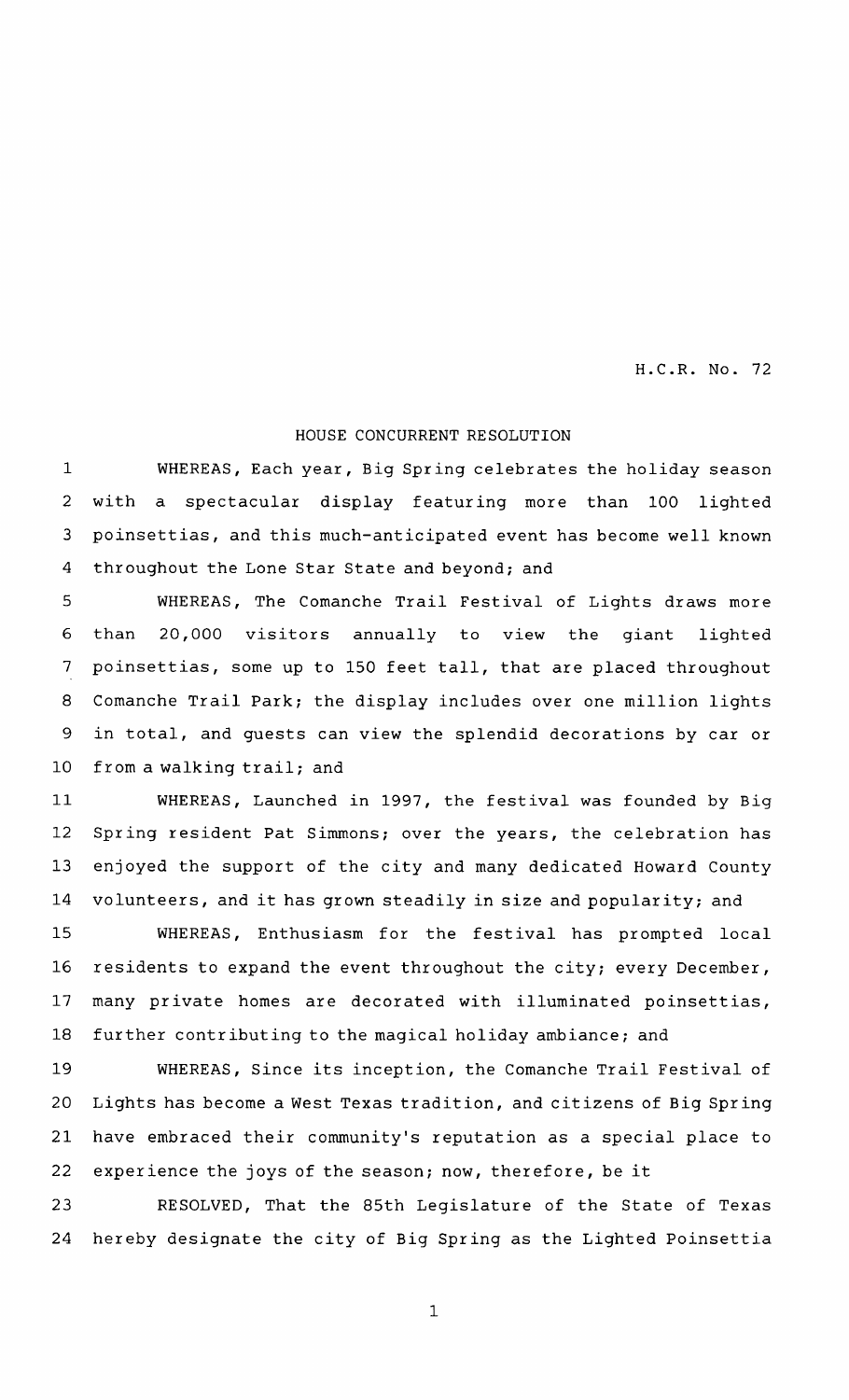H.C.R. No. 72

1 Capital of Texas; and, be it further

RESOLVED, That, in accordance with the provisions of Section 391.003(e), Government Code, this designation remain in effect until the 10th anniversary of its designation. 4 2 3

Darby